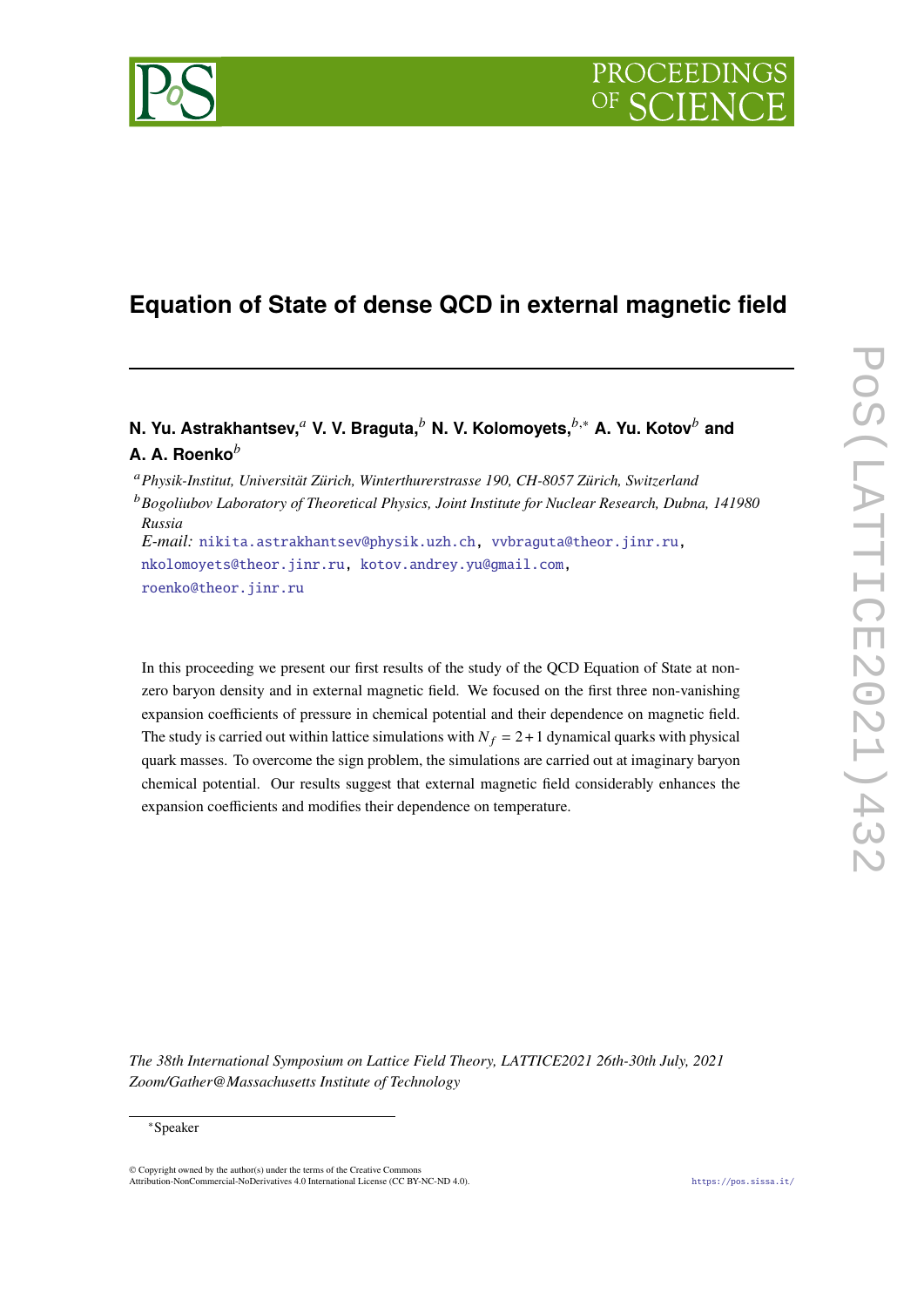#### **1. Introduction**

Equation of State (EoS) of Quantum Chromodynamics (QCD) plays a fundamental role both from theoretical and practical points of view. From the theoretical perspective EoS contains an important information about thermal QCD phase transition. On the other hand, from the practical perspective EoS is used for hydrodynamic simulations of heavy-ion collision experiments as well as in different astrophysical applications. In such applications quark-gluon matter is subject to various external conditions like high temperature, large baryon density, strong magnetic field etc. For this reason it is important to study how EoS is affected by these external conditions.

There are a lot of phenomenological papers devoted to the calculation of the EoS under different external conditions (see, for instance,  $[1-3]$  $[1-3]$ ). Important information about EoS was obtained by means of lattice QCD simulations. At zero baryon density it was studied in papers [\[4–](#page-6-1)[8\]](#page-6-2). Extension of lattice EoS studies to non-zero baryon chemical potential was conducted in papers [\[9–](#page-6-3)[12\]](#page-6-4). EoS for QCD in external magnetic field was studied in [\[13–](#page-6-5)[15\]](#page-6-6). The second-order fluctuations of the baryon number, electric charge and strangeness, which are related to the EoS, in external magnetic field were studied in paper [\[16\]](#page-7-0). Lattice results on the QCD phase diagram with nonzero magnetic field and baryon density can be found in [\[17\]](#page-7-1).

In this Proceeding we present our first results of the study of the QCD EoS both at non-zero baryon density and in external magnetic field. The focus is mainly done on the expansion coefficients of pressure in chemical potential and their dependence on magnetic field. The study is carried out within lattice simulations with  $N_f = 2 + 1$  dynamical quarks with physical quark masses. To overcome the sign problem, the simulations are carried out at imaginary baryon chemical potential.

#### **2. Basic definitions**

The basic quantity for the Equation of State is the pressure  $p$ , which can be expressed through the partition function as

$$
p = \frac{T}{V} \ln \mathcal{Z}(T, \mu_B, \mu_Q, \mu_S, eB) ,
$$
 (1)

where V, T are spatial volume and temperature, eB is external magnetic field,  $\mu_B$ ,  $\mu_O$ ,  $\mu_S$  are chemical potentials of the conserved baryonic, electric, and strangeness charges. The chemical potentials  $\mu_B$ ,  $\mu_Q$  and  $\mu_S$  are related to the chemical potentials of individual quarks  $\mu_u$ ,  $\mu_d$ ,  $\mu_s$  as follows

$$
\mu_u = \frac{1}{3}\mu_B + \frac{2}{3}\mu_Q ,
$$
  
\n
$$
\mu_d = \frac{1}{3}\mu_B - \frac{1}{3}\mu_Q ,
$$
  
\n
$$
\mu_s = \frac{1}{3}\mu_B - \frac{1}{3}\mu_Q - \mu_S .
$$
\n(2)

In our first exploratory study we consider a simple particular combination of chemical potentials:

$$
\mu_u = \mu_d = \mu, \qquad \mu_s = 0, \tag{3}
$$

what implies  $\mu_B = 3\mu$ ,  $\mu_O = 0$ ,  $\mu_S = \mu$ . For this parameterization and for sufficiently small chemical potential  $\mu$ , the EoS can be expanded in powers of  $\theta = \mu/T$ . We restrict our consideration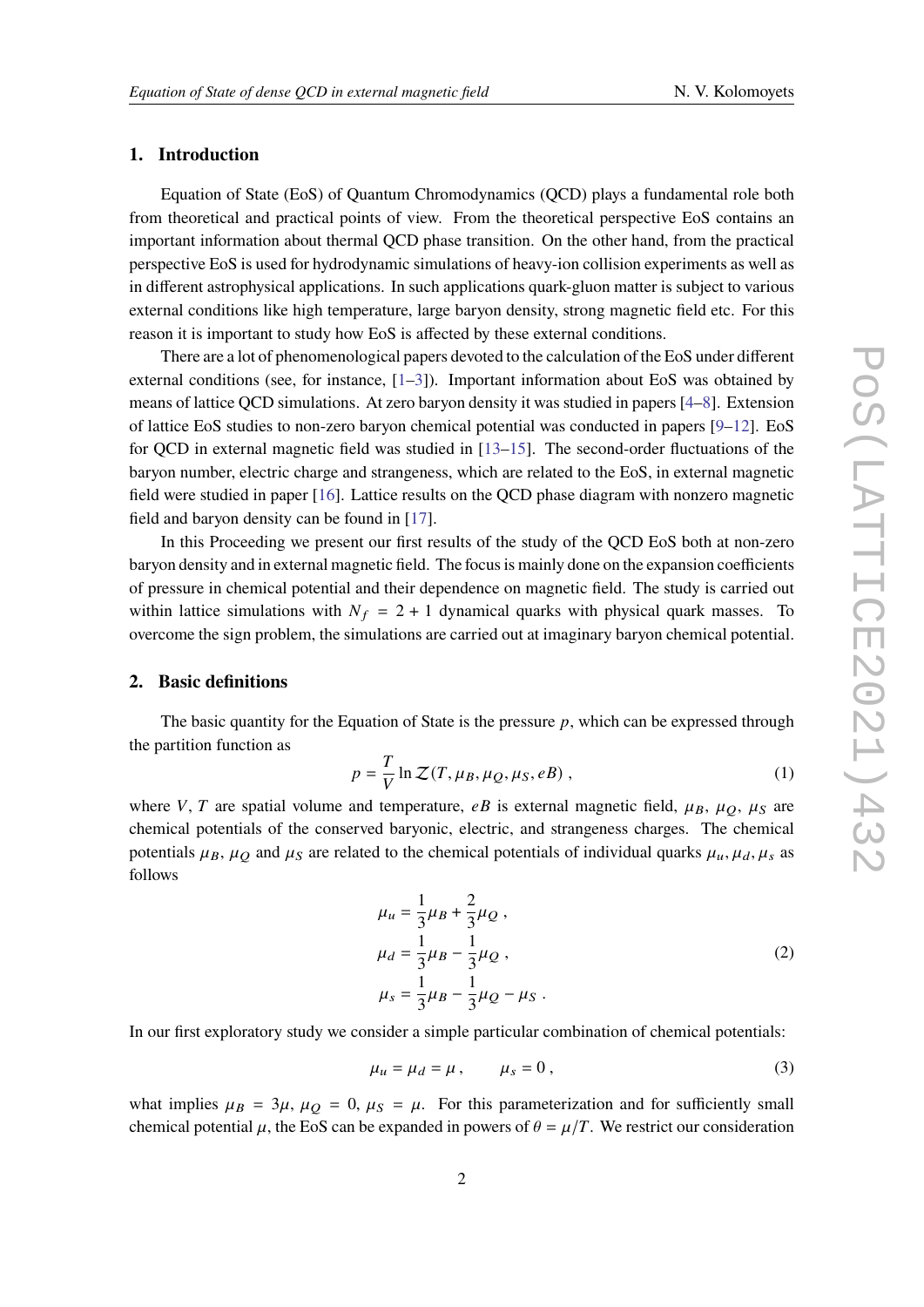by the first four non-zero terms in this expansion

$$
\frac{p}{T^4} = c_0 + c_2 \theta^2 + c_4 \theta^4 + c_6 \theta^6 \,. \tag{4}
$$

It is important to notice that the coefficients  $c_2$ ,  $c_4$ ,  $c_6$  are related to the fluctuations and correlations of the conserved charges. In particular,  $c_2$  can be represented in the following way

$$
c_2 = \frac{1}{2} (9 \chi_2^B + 6 \chi_{11}^{BS} + \chi_2^S), \tag{5}
$$

where we used the designations

$$
\chi_{ijk}^{BQS} = \frac{\partial^{i+j+k} p/T^4}{\partial (\mu_B/T)^i \partial (\mu_O/T)^j \partial (\mu_S/T)^k} \,. \tag{6}
$$

In this Proceeding we focus on the coefficients  $c_2$ ,  $c_4$ ,  $c_6$  and their dependence on external magnetic field.

#### **3. Lattice setup**

In our study we consider the partition function for  $N_f = 2 + 1$  QCD with chemical potentials  $\mu_f$  ( $f = u, d, s$ ) coupled to quark number operators,  $\mathcal{Z}(T, \mu_u, \mu_d, \mu_s, eB)$ , in a setup  $\mu_u = \mu_d = \mu$ ,  $\mu_s = 0$ . The path integral formulation of  $\mathcal{Z}(T, \mu_B, eB)$ , discretized using improved rooted staggered fermions and the standard exponentiated implementation of the chemical potentials, reads

$$
Z = \int DU e^{-S_{YM}} \prod_{f=u,d,s} \det \left[ M_{\rm st}^f(U,\mu_f) \right]^{1/4}, \qquad (7)
$$

where

$$
S_{\rm YM} = -\frac{\beta}{3} \sum_{i,\mu \neq \nu} \left( \frac{5}{6} W_{i;\mu\nu}^{1 \times 1} - \frac{1}{12} W_{i;\mu\nu}^{1 \times 2} \right)
$$
(8)

is the tree-level Symanzik improved action ( $W_{i,u,v}^{n \times m}$  stands for the trace of the  $n \times m$  rectangular parallel transport in the  $\mu$ - $\nu$  plane and starting from site i), and the staggered fermion matrix is defined as

$$
M_{\rm st}^f(U,\mu_f) = am_f \delta_{i,j} + \sum_{\nu=1}^4 \frac{\eta_{i;\nu}}{2} \left[ e^{a\mu_f \delta_{\nu,4}} u_{i;\nu}^f U_{i;\nu}^{(2)} \delta_{i,j-\hat{\nu}} - e^{-a\mu_f \delta_{\nu,4}} u_{i-\hat{\nu};\nu}^{f^*} U_{i-\hat{\nu};\nu}^{(2)\dagger} \delta_{i,j+\hat{\nu}} \right], \quad (9)
$$

where  $U_{i,v}^{(2)}$  are two-times stout-smeared links, with isotropic smearing parameter  $\rho = 0.15$  [\[18\]](#page-7-2) and  $u^f$  $\int_{i,u}^{f}$  is the Abelian field phase. The Abelian transporters corresponding to a uniform magnetic field  $B_z$  directed along  $\hat{z}$  axis are chosen in the standard way leading to the quantization condition

$$
\frac{e}{3}B_z = \frac{2\pi b}{a^2 N_x N_y},\tag{10}
$$

where  $b$  is an integer.

Bare parameters have been set so as to stay on a line of constant physics [\[4,](#page-6-1) [19\]](#page-7-3), with equal light quark masses,  $m_u = m_d = m_l$ , a physical strange-to-light mass ratio,  $m_s/m_l = 28.15$ , and a physical pseudo-Goldstone pion mass,  $m_\pi \simeq 135$  MeV.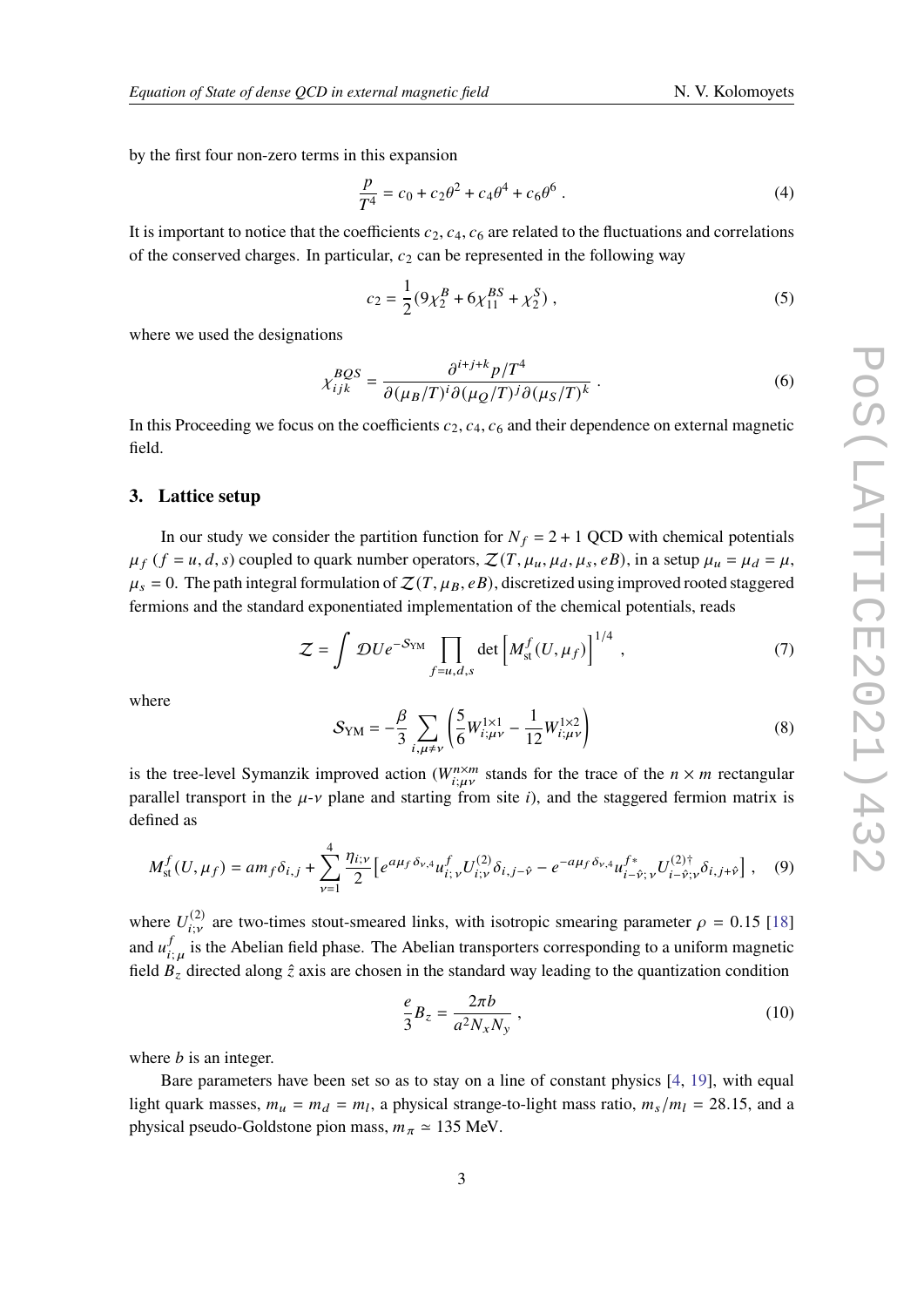<span id="page-3-0"></span>

**Figure 1:** The ratio  $n/\mu T^2$  as a function of magnetic field for various values of the chemical potential  $\mu$  and temperature.

The simulations were carried out on the lattice  $6 \times 24^3$  for  $eB = 0$ , 0.5, 0.6, 0.8, 1.0, 1.5 GeV<sup>2</sup> for a set of temperatures and chemical potentials  $\mu$ . We used  $O(100)$  statistically independent configurations for each set of lattice parameters used in our study.

One cannot measure directly the partition function and pressure in lattice simulations. Instead of it we measured the quark number density *n* and determined the coefficients  $c_2, c_4, c_6$  of the expansion:

<span id="page-3-1"></span>
$$
\frac{n}{T^3} = \frac{\partial p/T^4}{\partial \theta} = 2c_2\theta + 4c_4\theta^3 + 6c_6\theta^5.
$$
 (11)

#### **4. The results of the calculations**

In Fig. [1](#page-3-0) we show the ratio  $n/\mu T^2$  as a function of magnetic field for various values of the chemical potential  $\mu$  and temperature. Fitting the data for the density *n* by formula [\(11\)](#page-3-1) we determine the coefficients  $c_2, c_4, c_6$ .

In Fig. [2](#page-4-0) we plot the coefficient  $c_2$  as a function of temperature for various magnetic fields. One sees that magnetic field considerably enhances the value of the coefficient  $c_2$ , i.e. the fluctuations. Notice also that the phase transitions in QCD manifest themselves as an inflection point of the  $c_2$ . However, at sufficiently strong magnetic field this inflection point turns into a peak which shifts to the lower temperatures at larger magnetic fields. We believe that the behaviour of the peak position can be associated with the decrease of the critical temperature with magnetic field [\[20\]](#page-7-4). The height of the peak also increases what implies that magnetic field enhances fluctuations at the QCD phase transition point. These properties of the  $c<sub>2</sub>$  coefficient are in agreement with those observed in paper [\[16\]](#page-7-0). Notice, that in [\[17\]](#page-7-1) we also observed a change of dense QCD properties at similar values of magnetic field  $eB = eB^{\text{fl}} \sim 0.6 \text{ GeV}^2$ , in particular, the dependence of the width of the chiral thermal phase transition on the value of chemical potential changed direction at  $e^{i\theta}$ .

In Fig. [3](#page-4-1) and Fig. [4](#page-5-1) we plot the coefficients  $c_4$  and  $c_6$  as a function of temperature for various values of magnetic field. The last leads to significant enhancement of these coefficients, similarly to the case of  $c_2$ . Moreover, at sufficiently large magnetic field the coefficients  $c_4$  and  $c_6$  change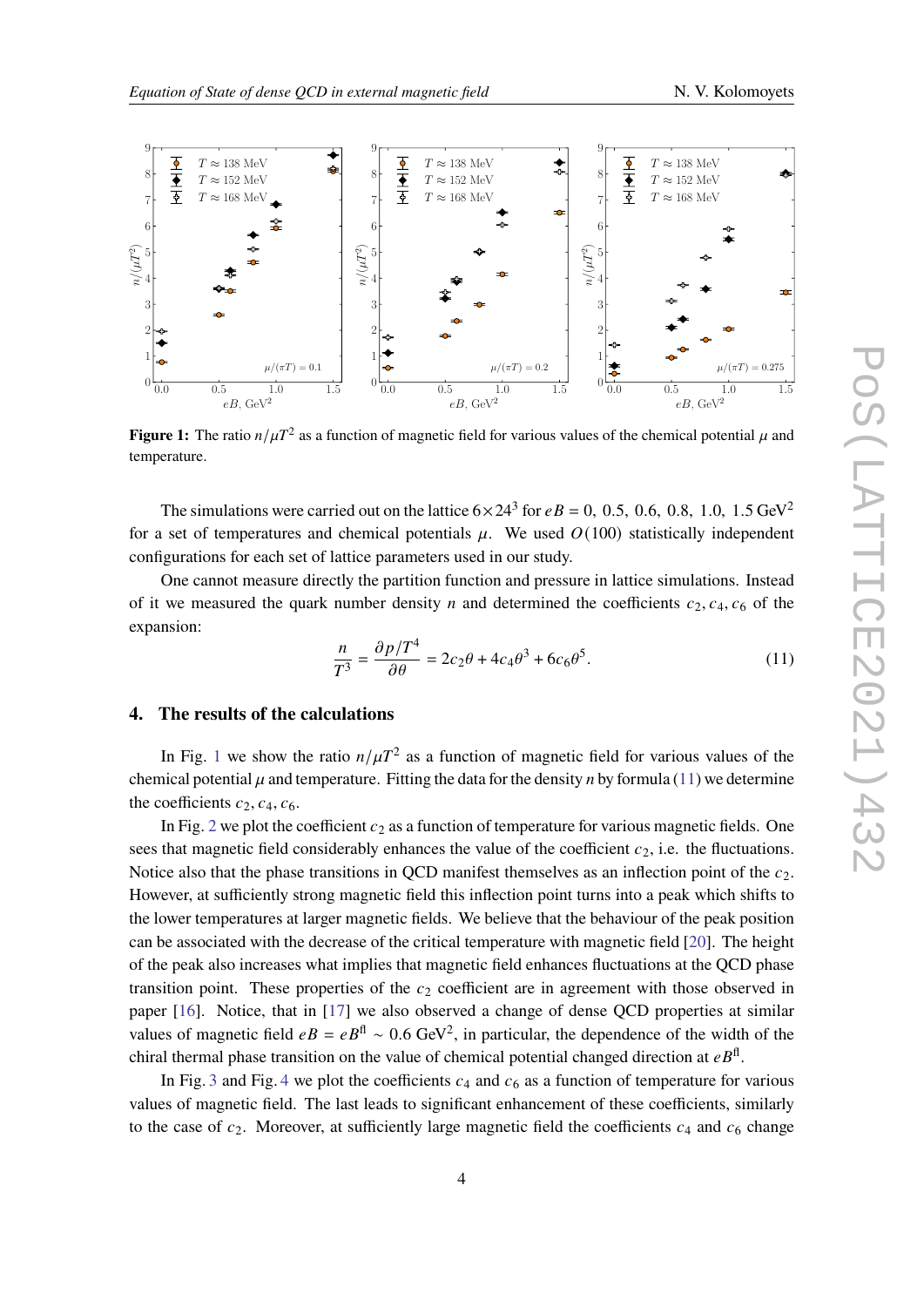<span id="page-4-0"></span>

<span id="page-4-1"></span>Figure 2: The coefficient  $c_2$  as a function of temperature for various magnetic fields on the lattice  $6 \times 24^3$ .



**Figure 3:** The coefficient  $c_4$  as a function of temperature for various magnetic fields on the lattice  $6 \times 24^3$ .

their behaviour with temperature. They start to flip sign at some temperature. Notice, that these results were obtained at fixed  $N_t = 6$  and they might be affected by discretization effects.

### **5. Discussion and conclusion**

In this Proceeding we presented our first results on the study of the QCD EoS at non-zero baryon density and in external magnetic field. We focused on the three non-vanishing expansion coefficients of pressure in chemical potential and their dependence on magnetic field. The study is carried out within lattice simulations with  $N_f = 2 + 1$  dynamical quarks with physical quark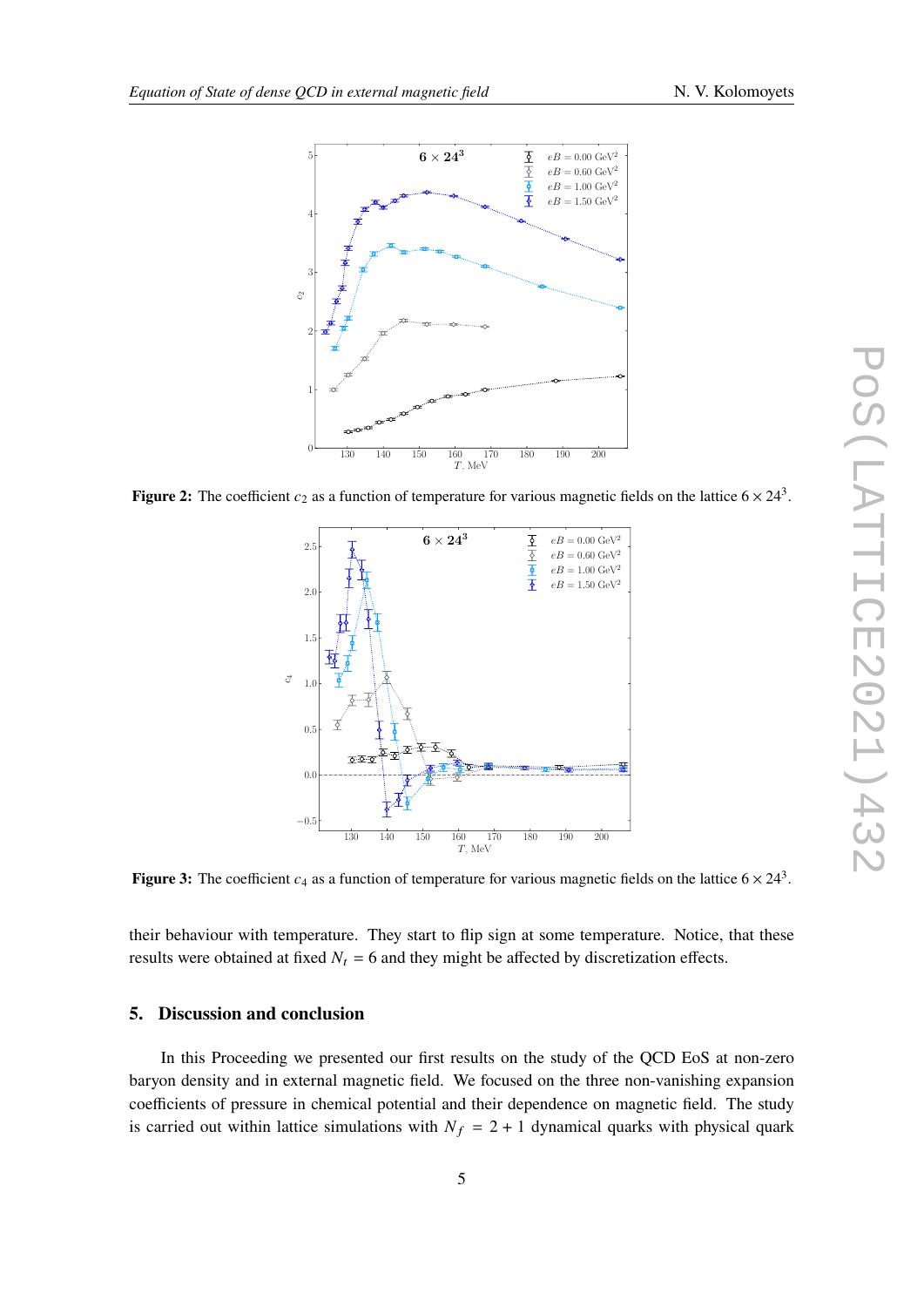<span id="page-5-1"></span>

**Figure 4:** The coefficient  $c_6$  as a function of temperature for various magnetic fields on the lattice  $6 \times 24^3$ .

masses. To overcome the sign problem, the simulations are carried out at imaginary baryon chemical potential. In our study we found that external magnetic field considerably enhances the expansion coefficients and modifies their temperature dependence. We observe, that at large magnetic fields the coefficient  $c_2$  exhibits a peak in temperature dependence and coefficients  $c_4$  and  $c_6$  change sign at some temperature.

Our results might contain systematic uncertainties. We are going to reduce them in the forthcoming study.

Despite the systematic uncertainty in the results, we believe that our main conclusion remains to be true. The expansion coefficients of the EoS strongly depend on the magnetic field. This dependence might be explained by asymmetry between parallel and perpendicular to the external magnetic field directions [\[21\]](#page-7-5), which effectively reduces dimension of the system under study.

#### **Acknowledgments**

The authors are grateful to Alexander Nikolaev for the help with the numerical calculations. This work was supported by RFBR grant 18-02-40126. This work has been carried out using computing resources of the Federal collective usage center Complex for Simulation and Data Processing for Mega-science Facilities at NRC "Kurchatov Institute", <http://ckp.nrcki.ru/>; and the Supercomputer "Govorun" of Joint Institute for Nuclear Research.

#### **References**

<span id="page-5-0"></span>[1] G. Endrödi, *QCD equation of state at nonzero magnetic fields in the Hadron Resonance Gas model*, *JHEP* **04** [\(2013\) 023](https://doi.org/10.1007/JHEP04(2013)023) [[1301.1307](https://arxiv.org/abs/1301.1307)].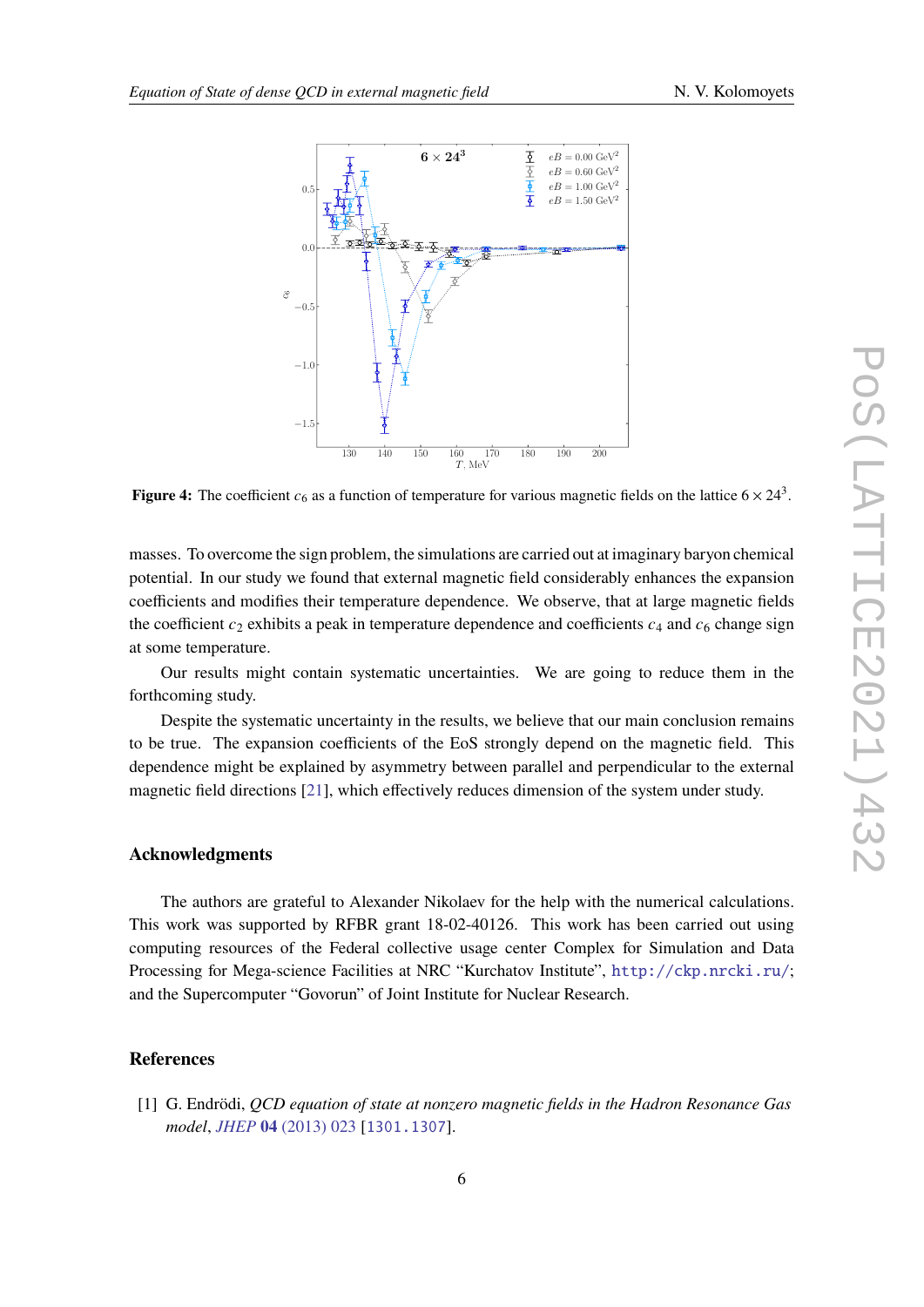- 
- [2] V. Vovchenko, J. Steinheimer, O. Philipsen and H. Stoecker, *Cluster Expansion Model for QCD Baryon Number Fluctuations: No Phase Transition at*  $\mu_B/T < \pi$ , *[Phys. Rev. D](https://doi.org/10.1103/PhysRevD.97.114030)* 97 [\(2018\) 114030](https://doi.org/10.1103/PhysRevD.97.114030) [[1711.01261](https://arxiv.org/abs/1711.01261)].
- <span id="page-6-0"></span>[3] O. Soloveva, J. Aichelin and E. Bratkovskaya, *Transport properties and equation-of-state of hot and dense QGP matter near the critical end-point in the phenomenological dynamical quasi-particle model*, [2108.08561](https://arxiv.org/abs/2108.08561).
- <span id="page-6-1"></span>[4] S. Borsanyi, G. Endrodi, Z. Fodor, A. Jakovac, S.D. Katz, S. Krieg et al., *The QCD equation of state with dynamical quarks*, *JHEP* **11** [\(2010\) 077](https://doi.org/10.1007/JHEP11(2010)077) [[1007.2580](https://arxiv.org/abs/1007.2580)].
- [5] S. Borsanyi, Z. Fodor, C. Hoelbling, S.D. Katz, S. Krieg and K.K. Szabo, *Full result for the QCD equation of state with 2+1 flavors*, *[Phys. Lett. B](https://doi.org/10.1016/j.physletb.2014.01.007)* **730** (2014) 99 [[1309.5258](https://arxiv.org/abs/1309.5258)].
- [6] HotQCD collaboration, *Equation of state in ( 2+1 )-flavor QCD*, *[Phys. Rev. D](https://doi.org/10.1103/PhysRevD.90.094503)* **90** (2014) [094503](https://doi.org/10.1103/PhysRevD.90.094503) [[1407.6387](https://arxiv.org/abs/1407.6387)].
- [7] C. Bernard, T. Burch, C.E. DeTar, S. Gottlieb, L. Levkova, U.M. Heller et al., *QCD equation of state with 2+1 flavors of improved staggered quarks*, *[Phys. Rev. D](https://doi.org/10.1103/PhysRevD.75.094505)* **75** (2007) 094505 [[hep-lat/0611031](https://arxiv.org/abs/hep-lat/0611031)].
- <span id="page-6-2"></span>[8] A. Bazavov et al., *Equation of state and QCD transition at finite temperature*, *[Phys. Rev. D](https://doi.org/10.1103/PhysRevD.80.014504)* **80** [\(2009\) 014504](https://doi.org/10.1103/PhysRevD.80.014504) [[0903.4379](https://arxiv.org/abs/0903.4379)].
- <span id="page-6-3"></span>[9] S. Borsanyi, G. Endrodi, Z. Fodor, S.D. Katz, S. Krieg, C. Ratti et al., *QCD equation of state* at nonzero chemical potential:  $\,$  continuum results with physical quark masses at order mu $^2,$ *JHEP* **08** [\(2012\) 053](https://doi.org/10.1007/JHEP08(2012)053) [[1204.6710](https://arxiv.org/abs/1204.6710)].
- [10] J.N. Guenther, R. Bellwied, S. Borsanyi, Z. Fodor, S.D. Katz, A. Pasztor et al., *The QCD equation of state at finite density from analytical continuation*, *[Nucl. Phys. A](https://doi.org/10.1016/j.nuclphysa.2017.05.044)* **967** (2017) 720 [[1607.02493](https://arxiv.org/abs/1607.02493)].
- [11] A. Bazavov et al., *The QCD Equation of State to*  $O(\mu_B^6)$  *from Lattice QCD*, *[Phys. Rev. D](https://doi.org/10.1103/PhysRevD.95.054504)* 95 [\(2017\) 054504](https://doi.org/10.1103/PhysRevD.95.054504) [[1701.04325](https://arxiv.org/abs/1701.04325)].
- <span id="page-6-4"></span>[12] M. D'Elia, G. Gagliardi and F. Sanfilippo, *Higher order quark number fluctuations via imaginary chemical potentials in*  $N_f = 2 + 1$  *QCD*, *[Phys. Rev. D](https://doi.org/10.1103/PhysRevD.95.094503)* **95** (2017) 094503 [[1611.08285](https://arxiv.org/abs/1611.08285)].
- <span id="page-6-5"></span>[13] C. Bonati, M. D'Elia, M. Mariti, F. Negro and F. Sanfilippo, *Magnetic susceptibility and equation of state of*  $N_f = 2 + 1$  *QCD with physical quark masses, [Phys. Rev. D](https://doi.org/10.1103/PhysRevD.89.054506)* **89** (2014) [054506](https://doi.org/10.1103/PhysRevD.89.054506) [[1310.8656](https://arxiv.org/abs/1310.8656)].
- [14] L. Levkova and C. DeTar, *Quark-gluon plasma in an external magnetic field*, *[Phys. Rev. Lett.](https://doi.org/10.1103/PhysRevLett.112.012002)* **112** [\(2014\) 012002](https://doi.org/10.1103/PhysRevLett.112.012002) [[1309.1142](https://arxiv.org/abs/1309.1142)].
- <span id="page-6-6"></span>[15] G.S. Bali, F. Bruckmann, G. Endrödi, S.D. Katz and A. Schäfer, *The QCD equation of state in background magnetic fields*, *JHEP* **08** [\(2014\) 177](https://doi.org/10.1007/JHEP08(2014)177) [[1406.0269](https://arxiv.org/abs/1406.0269)].